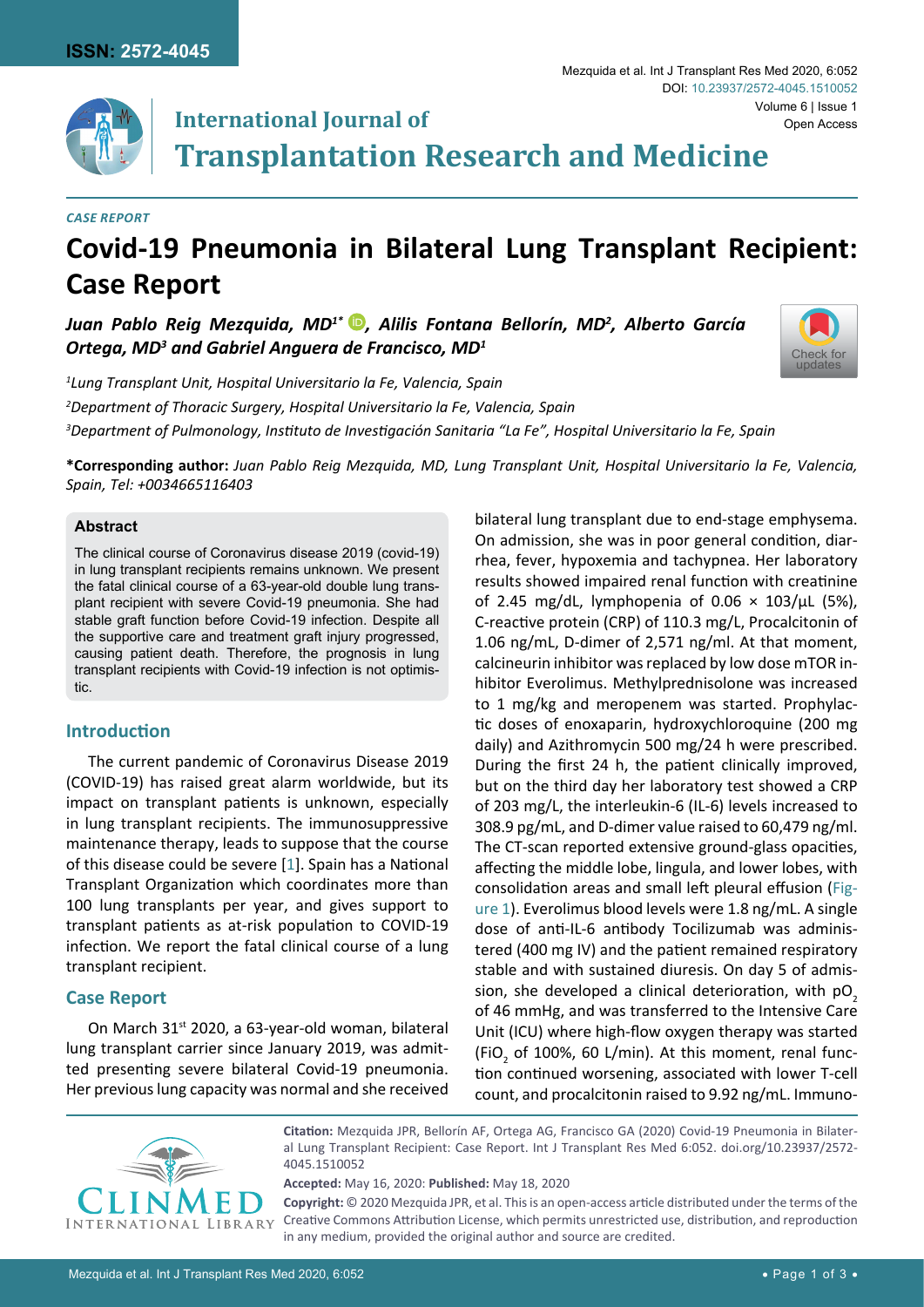<span id="page-1-0"></span>

suppression was discontinued, Caspofungin was started and antibiotic therapy was changed to piperacillin-tazobactam. On day 7 mechanical ventilation was required due to physical exhaustion and lactate elevation. The renal function continued worsening and transaminases raised ten times normal values. Lymphopenia continued at values 0.08 × 103/µL (7%). *Aspergillus niger* was isolated from bronchial sample. Despite the support measures, the patient eventually died 9 days after admission due to multi-organ failure.

### **Discussion**

The T-cell immune response to Covid-19 in lung transplant recipients remains unknown. It is expected to be suppressed due to the maintenance immunosuppressive therapy usually with three drugs [[2\]](#page-2-2). Some renal transplant recipients from China where described with good outcome [[3](#page-2-3)], and data from a single center experience in liver transplant recipients, suggested also similar outcomes to general population [[4\]](#page-2-4). Recent data of solid organ recipients and Covid-19 infection have been published from a single-center, reporting a mortality rate of 27.8% [[5](#page-2-5)]. Following the recommendations, immunosuppressive therapy was reduced to minimum dose and treated with Hydroxychloriquine, which has been proposed as a therapeutic option with promising results [[6](#page-2-6)]. The change to mTOR inhibitor is performed in lung transplant patients with secondary

renal impairment [[7](#page-2-0)], which has a depletive effect on interleukin IL-2R. IL2 over expression has been also described in the cytokine release syndrome of severe Covid-19 pneumonia [[8](#page-2-1)], but the role mTOR inhibitors in Covid-19 remains unclear. The detection of *Aspergillus* in bronchial sample could be a secondary infection, first described in 30% of Covid-19 patients who required admission to the ICU [[1](#page-1-1)]. The rapid course of infection in the patient we present, suggests that the outcome in lung-transplant population might be very poor.

## **Conflict of Interest**

The authors have no conflict of interests and no disclosures.

### **Funding**

The authors have no funding support for this manuscript.

## **Authors Contribution**

Dr. Reig Mezquida, Dr. García Ortega and Dr. Anguera de Francisco treated the patient during hospitalization and contributed to the creation of the manuscript. Dr. Fontana Bellorín contributed to the creation and translation of the manuscript.

### **References**

<span id="page-1-1"></span>1. [Huang C, Wang Y, Li X, Ren L, Zhao J, et al. \(2020\) Clinical](https://www.ncbi.nlm.nih.gov/pubmed/31986264)